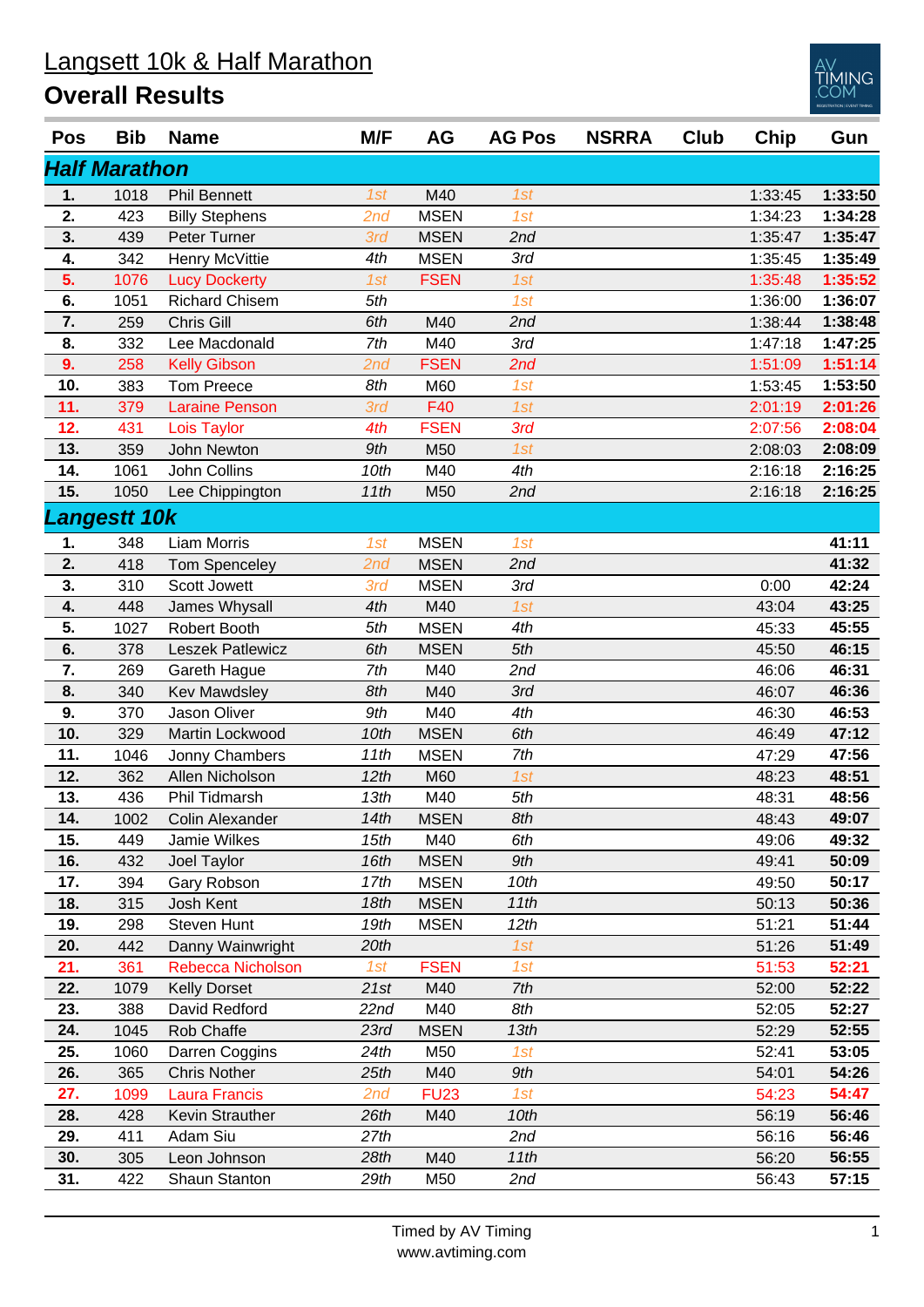## Langsett 10k & Half Marathon **Overall Results**



| <b>Pos</b> | <b>Bib</b> | <b>Name</b>                 | M/F              | AG          | <b>AG Pos</b> | <b>NSRRA</b> | <b>Club</b> | <b>Chip</b> | Gun     |
|------------|------------|-----------------------------|------------------|-------------|---------------|--------------|-------------|-------------|---------|
| 32.        | 311        | Laura Jump                  | 3rd              | <b>FSEN</b> | 2nd           |              |             | 56:49       | 57:18   |
| 33.        | 1077       | Roger Dodson                | 30th             | M60         | 2nd           |              |             | 57:03       | 57:39   |
| 34.        | 320        | Andrew Lang                 | 31st             | <b>MSEN</b> | 14th          |              |             | 57:19       | 57:48   |
| 35.        | 1047       | Paul Chapman                | 32 <sub>nd</sub> | <b>MSEN</b> | 15th          |              |             | 57:17       | 57:48   |
| 36.        | 371        | <b>Kathryn Oswell</b>       | 4th              | <b>FSEN</b> | 3rd           |              |             | 57:25       | 57:50   |
| 37.        | 1053       | <b>Susan Clapham</b>        | 5th              | F50         | 1st           |              |             | 57:27       | 57:50   |
| 38.        | 1073       | Rob Dillon                  | 33rd             | <b>MSEN</b> | 16th          |              |             | 57:23       | 57:51   |
| 39.        | 387        | Jim Randle                  | 34th             | M40         | 12th          |              |             | 58:12       | 58:45   |
| 40.        | 261        | David Glover                | 35th             | M40         | 13th          |              |             | 58:20       | 58:48   |
| 41.        | 1028       | Stephen Booth               | 36th             | M40         | 14th          |              |             | 58:38       | 59:08   |
| 42.        | 251        | Chris French                | 37th             | <b>MSEN</b> | 17th          |              |             | 59:05       | 59:32   |
| 43.        | 1022       | Rebecca Birch               | 6th              | <b>FSEN</b> | 4th           |              |             | 59:54       | 1:00:23 |
| 44.        | 330        | <b>Renee Long</b>           | 7th              | <b>FSEN</b> | 5th           |              |             | 1:00:34     | 1:01:02 |
| 45.        | 336        | Robin Mapleston             | 38th             | M40         | 15th          |              |             | 1:02:41     | 1:03:10 |
| 46.        | 352        | Ian Munden                  | 39th             | M40         | 16th          |              |             | 1:03:09     | 1:03:45 |
| 47.        | 253        | <b>Chris Froud</b>          | 40th             | M40         | 17th          |              |             | 1:03:12     | 1:03:46 |
| 48.        | 1032       | <b>Jade Bowskill</b>        | 8th              | <b>FSEN</b> | 6th           |              |             | 1:03:45     | 1:04:07 |
| 49.        | 304        | Chris Johnson               | 41st             | M60         | 3rd           |              |             | 1:05:21     | 1:05:54 |
| 50.        | 416        | Darren Smith                | 42 <sub>nd</sub> | M50         | 3rd           |              |             | 1:05:53     | 1:06:20 |
| 51.        | 437        | <b>Gail Tombs</b>           | 9th              | F60         | 1st           |              |             | 1:06:05     | 1:06:29 |
| 52.        | 248        | <b>Elizabeth Willoughby</b> | 10th             | F60         | 2nd           |              |             | 1:06:31     | 1:07:00 |
| 53.        | 1026       | <b>Linda Booth</b>          | 11th             | F40         | 1st           |              |             | 1:06:36     | 1:07:08 |
| 54.        | 1016       | <b>Caroline Barnsley</b>    | 12th             | F40         | 2nd           |              |             | 1:07:19     | 1:07:42 |
| 55.        | 1031       | <b>Ed Bowler</b>            | 43rd             | M40         | 18th          |              |             | 1:07:57     | 1:08:27 |
| 56.        | 240        | John Wiseman                | 44th             | M50         | 4th           |              |             | 1:08:09     | 1:08:37 |
| 57.        | 314        | Andy Kent                   | 45th             | M50         | 5th           |              |             | 1:09:05     | 1:09:33 |
| 58.        | 341        | David McNeil                | 46th             | <b>MSEN</b> | 18th          |              |             | 1:09:39     | 1:10:11 |
| 59.        | 372        | Alexander Oswell            | 47th             | <b>MSEN</b> | 19th          |              |             | 1:09:38     | 1:10:12 |
| 60.        | 384        | <b>Jude Preston</b>         | 13th             | F40         | 3rd           |              |             | 1:10:42     | 1:11:14 |
| 61.        | 295        | <b>Kathryn Howells</b>      | 14th             | <b>FSEN</b> | 7th           |              |             | 1:10:57     | 1:11:24 |
| 62.        | 1059       | <b>Rhianna Coggins</b>      | 15th             | <b>FSEN</b> | 8th           |              |             | 1:11:02     | 1:11:29 |
| 63.        | 335        | Dominic MacManus            | 48th             | M60         | 4th           |              |             | 1:11:34     | 1:12:00 |
| 64.        | 407        | <b>Emily Shaw</b>           | 16th             | F40         | 4th           |              |             | 1:11:42     | 1:12:13 |
| 65.        | 1034       | Nigel Bradbury              | 49th             | M50         | 6th           |              |             | 1:12:10     | 1:12:37 |
| 66.        | 443        | <b>Gemma Walker</b>         | 17th             | F40         | 5th           |              |             | 1:12:13     | 1:12:44 |
| 67.        | 1078       | Paul Doherty                | 50th             | M60         | 5th           |              |             | 1:12:28     | 1:12:54 |
| 68.        | 350        | <b>Helen Moulder</b>        | 18th             | F50         | 2nd           |              |             | 1:12:24     | 1:12:57 |
| 69.        | 1039       | <b>Tilly Brown</b>          | 19th             | <b>FSEN</b> | 9th           |              |             | 1:13:03     | 1:13:35 |
| 70.        | 440        | Rebecca Varnouse            | 20th             | F40         | 6th           |              |             | 1:13:03     | 1:13:36 |
| 71.        | 1007       | Gary Anderson               | 51st             | M50         | 7th           |              |             | 1:13:55     | 1:14:26 |
| 72.        | 300        | Jérémy Jacomet              | 52 <sub>nd</sub> | <b>MSEN</b> | 20th          |              |             | 1:14:07     | 1:14:38 |
| 73.        | 377        | Cristina Parra Carmona      | 21st             | <b>FSEN</b> | 10th          |              |             | 1:14:08     | 1:14:41 |
| 74.        | 307        | Owen Johnson                | 53rd             | <b>MSEN</b> | 21st          |              |             | 1:14:10     | 1:14:42 |
| 75.        | 368        | Jonathan Ogden              | 54th             | M40         | 19th          |              |             | 1:15:50     | 1:16:20 |
| 76.        | 1054       | Christopher Clapham         | 55th             | M60         | 6th           |              |             | 1:16:44     | 1:17:18 |
| 77.        | 351        | <b>Maddy Munden</b>         | 22nd             | F50         | 3rd           |              |             | 1:16:47     | 1:17:22 |
| 78.        | 1055       | <b>Elizabeth Claughton</b>  | 23rd             | F50         | 4th           |              |             | 1:16:48     | 1:17:23 |
| 79.        | 1036       | <b>Cally Bristow</b>        | 24th             | F40         | 7th           |              |             | 1:16:52     | 1:17:28 |
| 80.        | 1023       | <b>Carys Blackbourn</b>     | 25th             | <b>FSEN</b> | 11th          |              |             | 1:17:15     | 1:17:46 |